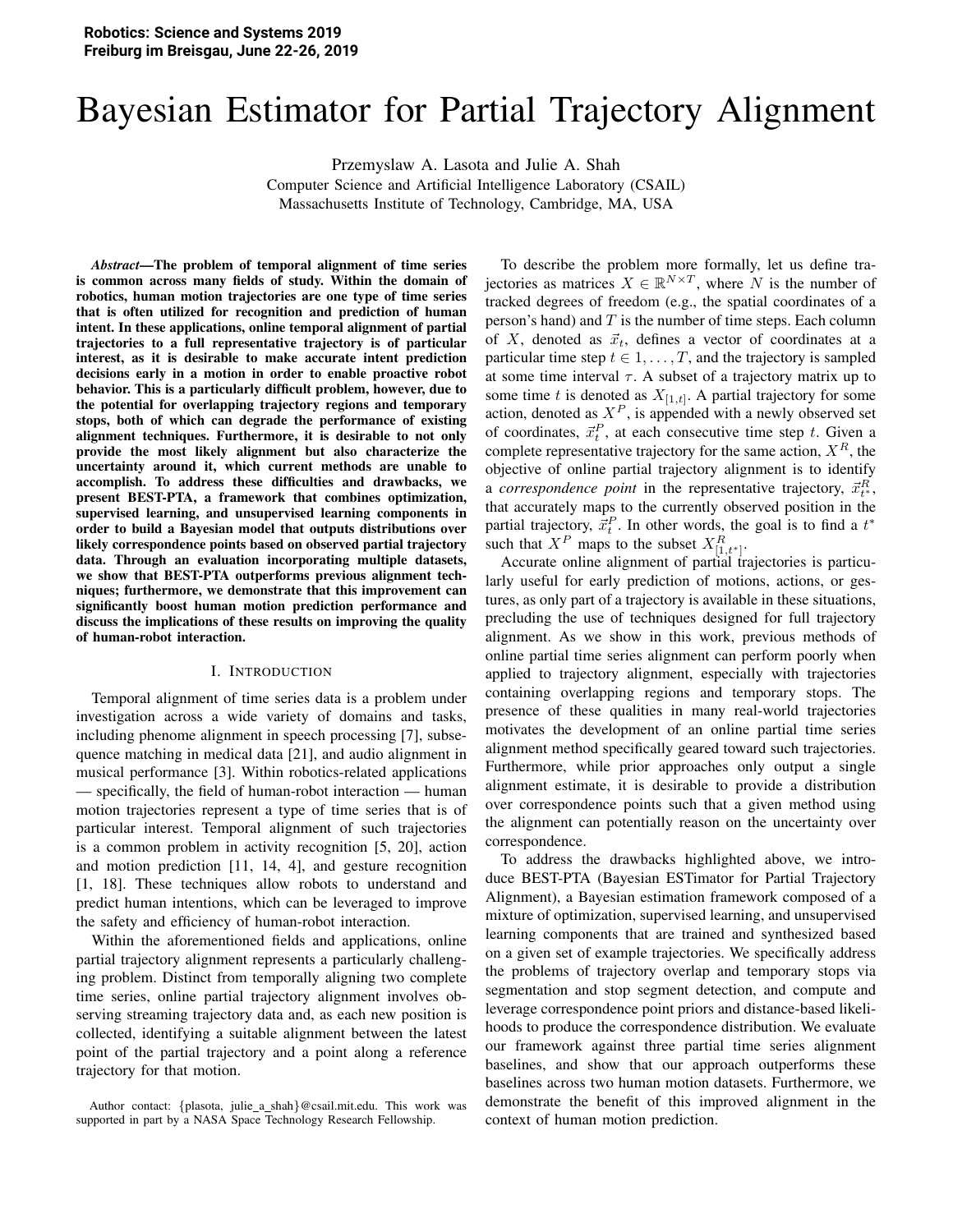#### **II. RELATED WORK**

The problem of partial trajectory alignment is closely related to the general concept of time series alignment, wherein two complete time series are given and the objective is to find a time index mapping between the points in these time series. One common method, originally developed for speech recognition, is dynamic time warping (DTW) [15], which uses dynamic programming to identify an optimal time alignment that minimizes the distance between the aligned signals. Several variants of DTW have emerged since its introduction, including FastDTW [16], which provides an approximate solution to DTW with linear time and space complexity, and derivative dynamic time warping (DDTW) [8], which aligns signals with respect to their first derivative in order to achieve more-intuitive alignments between signals in which a feature (e.g., a peak) is more pronounced in one signal over the other. More recently, Zhou and De la Torre [22] developed generalized time warping (GTW), a technique specifically geared toward the alignment of human motion obtained from multi-modal sources (such as video, motion capture, and accelerometer data).

While these methods provide various ways of aligning full trajectories, the problem of online partial trajectory alignment is unique, and the above approaches are generally not well suited for this task. Consequently, researchers have developed other techniques to address temporal misalignment with partial trajectory observations. The approach used by Hayes and Shah [5], for example, does not search for an explicit temporal alignment, but instead divides trajectories into overlapping temporal segments over which to train independent Gaussian mixture models for activity recognition, and then uses a modified form of max pooling over a time window. Dong and Williams [4], on the other hand, identified the best alignment between the current state and trained probabilistic flow tubes (PFTs) based on the distance between the current state and the PFT, as well as the elapsed time in the partial execution. Lasota and Shah [11] also used a metric of alignment based on distance and time, but their method involved searching for the nearest point in a temporal moving window.

Besides the above techniques built into prediction and recognition frameworks, researchers have also developed techniques specifically for partial time series alignment. In the work by Dixon [3] (which Pérez-D'Arpino and Shah used for partial trajectory alignment in later research [14]), the authors developed an online variant of DTW (O-DTW) in which the entries of the time warp matrix are computed iteratively as new data is received, and the direction of the search is guided by the location of the current best alignment value. The number of computed values at each iteration is bounded, resulting in constant time complexity. The path cost calculations incorporate the standard DTW formulation but are restricted to the previously computed values, allowing for online computation of an optimal alignment. Building upon this work, Macrae and Dixon [13] created windowed time warping, which, by dividing the overall alignment problem into sub-alignments on smaller, overlapping regions, achieves accuracy comparable to O-DTW while improving run time.

Latecki et al. [12] presented another approach, optimal sequence bijection (OSB), which focused on creating a oneto-one mapping (bijection) between sequences and effectively handling trajectories containing outliers. The resilience to outliers is implemented by allowing for the skipping of points in both the partial and full trajectories during alignment, and by incorporating a jump cost that penalizes such skips proportionally to the number of points skipped in a row. To achieve linear time complexity, this approach includes a warping window size parameter and limits the maximum number of points the algorithm can skip in a row.

While the above methods achieved success in partial time series alignment, human motion trajectories pose unique challenges that can adversely affect these methods' performance. Specifically, trajectory overlap and temporary stops can be problematic, as the above methods' distance metrics are generally described in terms of the Euclidean norm. When combined with variability in execution speed, it becomes difficult to set the above methods' parameters such that they can account for all of these qualities and still produce satisfactory results. Furthermore, as mentioned in Section I, it is desirable to output a distribution over possible correspondence points, but the above techniques do not provide such a distribution.

## **III. METHOD**

To address the drawbacks of previous partial trajectory alignment methods, we introduce BEST-PTA, a Bayesian estimation framework that combines optimization, supervised learning, and unsupervised learning approaches. Given a set of training trajectories, the first component of the system computes a spatially accurate representative trajectory,  $X^R$ , through an iterative process based on DTW. The next component then analyzes the velocity profile of this trajectory to discover stop segments. These segments and  $X^R$  are then fed into an optimization-based segmentation process that divides the representative trajectory such that overlapping trajectory regions are assigned to separate segments. Next, the framework learns a Random Forest classifier (RF) [6] over the computed segments, builds a library of segment-specific prior distributions over correspondence points, and learns a distancebased likelihood. During execution of a new trajectory, the framework combines the current segment probabilities and durations from a state machine, the learned prior distributions, and the likelihood function to generate the distribution over correspondence points. We describe the above components in detail in the following sections.

# A. Representative Trajectory Computation

The first step of the framework is to define a representative trajectory,  $X^R$ , based on the training set,  $\mathcal{D}^T$ . In order to avoid smoothing out trajectory features by simply averaging over the trajectories in the set, we developed an iterative algorithm based on DTW. In this process, the algorithm first removes a trajectory at random from  $\mathcal{D}^T$  and assigns it as the current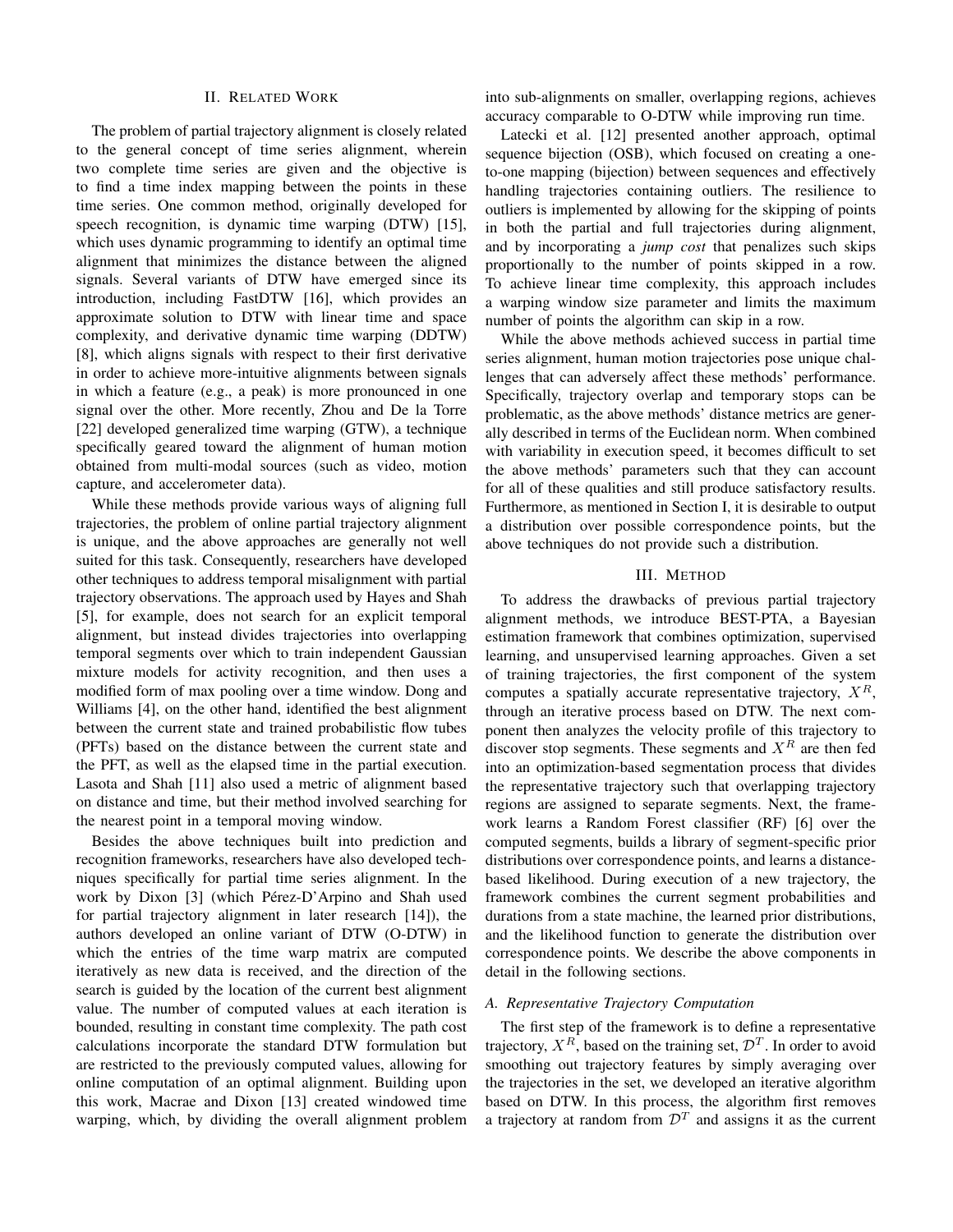estimate of the representative trajectory, denoted as  $\hat{X}^R$ . Then, at each successive iteration, the algorithm randomly selects another trajectory from  $\mathcal{D}^T$  without replacement, computes an alignment to  $\hat{X}^R$  with DTW, takes a weighted average of the aligned points (and their time stamps) with weights assigned in proportion to the number of trajectories that  $\hat{X}^R$ is already composed of, and resamples the trajectory back to the sampling rate,  $\tau$ . The resulting trajectory becomes the new  $\hat{X}^{\tilde{R}}$ , and the process repeats until all trajectories in  $\mathcal{D}^T$  are incorporated. Figure 1 depicts an example of how a representative trajectory computed using our method maintains features that are lost when simply taking a mean over the trajectories in the training set.



Fig. 1: A comparison between computing  $X^R$  by taking the mean over  $\mathcal{D}^T$  and by using our iterative DTW method. Note how the former "smoothes out" the corner and results in a representative trajectory that is spatially inconsistent.

# **B.** Stop Segment Discovery

One aspect of motion trajectories that can cause alignment complications is the presence of stops. This can be observed, for example, in the trajectories formed by people reaching for objects or walking to a location in order to perform a brief task before continuing their motion. Within a trajectory, a stop will result in a cluster of points, all within a very small distance of each other. As Euclidean distance is often used as an alignment metric, this can lead to errors. To address this problem, the second component of our framework incorporates a speed estimate in order to identify the dominant movement modes and finds potential "stop segments," which allows other components of our method to include special consideration for these unique regions.

The first step of stop segment discovery is to compute the speed at each point in the trajectory, denoted as  $Z$ . This is performed by finding a cubic spline fit to the trajectory, taking a numerical derivative to determine velocities, and computing the norm at each time step. In order to find the dominant speed modes within  $X^R$ , the system utilizes a Dirichlet process Gaussian mixture model (DPGMM) fit to the derived speeds. This model is particularly suitable because human motion characteristics tend to be Gaussian-distributed, and no assumptions must be made about the number of speed modes. Importantly, however, while movement modes will tend to be

Gaussian-distributed, the stop mode will be a half-Gaussian with a peak near zero. In order to create a full-Gaussian stop mode, the system utilizes an extended vector,  $\vec{Z}^E = [-\vec{Z}, \vec{Z}]$ . Figure 2 depicts a sample histogram of  $\vec{Z}^E$  of a trajectory and the corresponding DPGMM fit with a stop mode and two movement modes.



Fig. 2: A histogram of  $\vec{Z}^E$  (blue) and the DPGMM fit (red). The DPGMM shows a dominant speed mode at 0 (a "stop mode") and two movement modes at  $\pm 0.7$  m/s and  $\pm 1.0$  m/s.

For every mixture component  $i \in 1, \ldots, n_c$  of the DPGMM, the system identifies it as a stop mode if it is centered around zero  $(|\mu_i| < 1^{\frac{cm}{2}})$  and its weight is at least 5% of what the value would be if the modes were uniformly distributed  $(\pi_i > \frac{0.05}{n_0})$ . Once a mixture component *i* is determined to be a stop mode, it can be used to define a speed threshold,  $z^* = \alpha \sigma_i$ ; the stop segments are then defined as the portions of the trajectory below this threshold. The parameter  $\alpha$  is chosen based on the desired confidence of speeds below  $z^*$  being generated by the half-Gaussian mode, and was set to 1.1 in our implementation. To account for noise in the speed estimates, the algorithm adjusts stop and motion segments shorter than a set percentage of the trajectory length by merging them with neighboring segments (this percentage was set to  $7\%$  in our implementation). Furthermore, as the representative trajectory is derived from many individual trajectories, its speed profile can be significantly smoother than a typical trajectory for that action. To address this, the algorithm adjusts the speed threshold by using alignments to each of the trajectories in  $\mathcal{D}^T$ , taking the speeds observed within the stop segment regions, and fitting a new half-Gaussian to these speeds to derive a new value of  $z^*$ . The final stop segment bounds are denoted as a set of start and end indices  $W = \{ [w_1^s, w_1^e], \dots, [w_{|W|}^s, w_{|W|}^e] \}.$ 

#### C. Ground Truth Alignment

As mentioned in Section II, many partial trajectory alignment techniques rely upon the Euclidean norm as a distance metric between trajectories, which is problematic for trajectories that contain stop segments. This issue also arises in full trajectory alignment, which is necessary to compute ground truth alignments for the purpose of training and evaluating our approach. As a result, we developed a novel algorithm for full trajectory alignment that utilizes the stop segment detection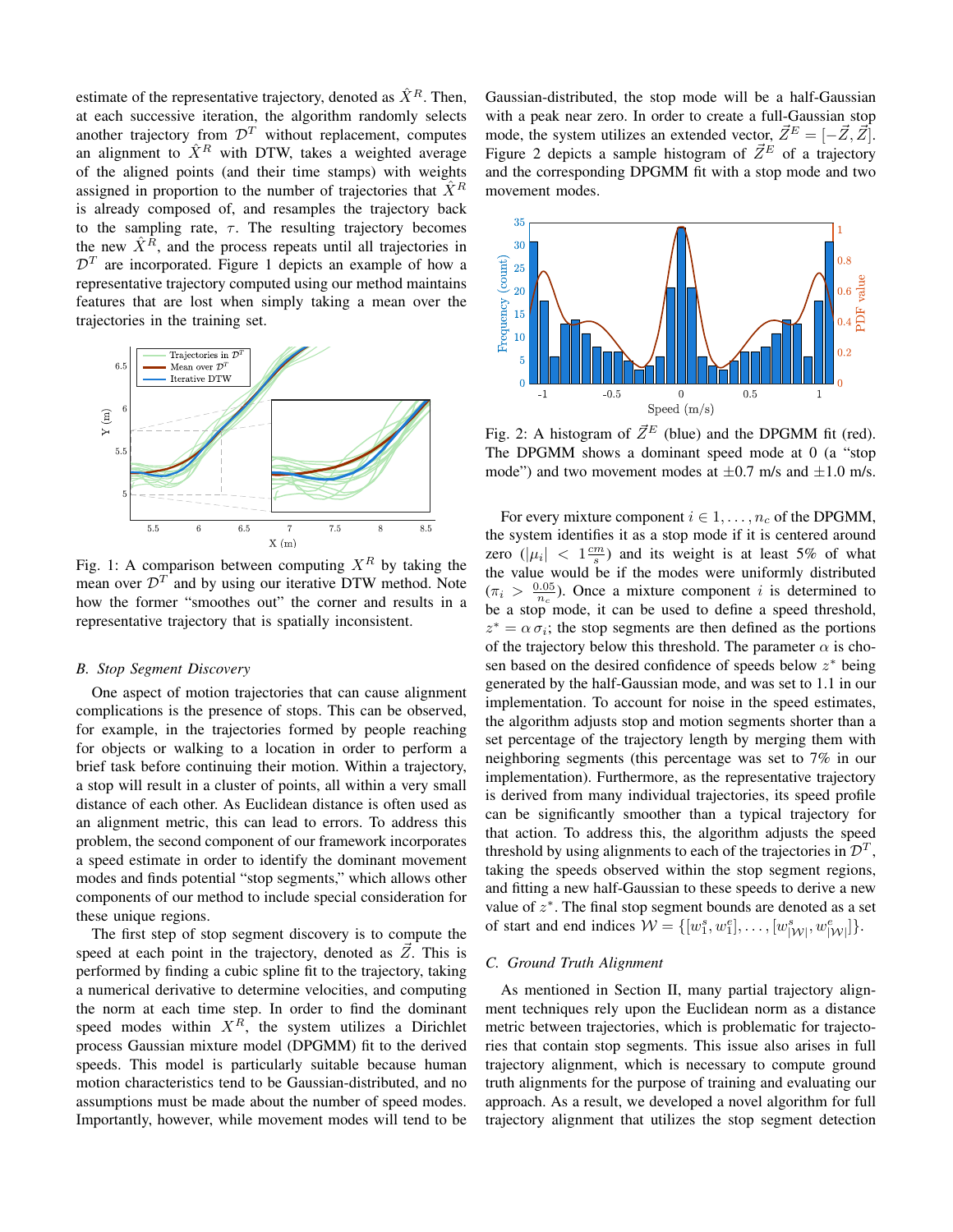component in order to generate more-accurate ground truth alignments between trajectories.

Given a representative trajectory  $X^R$  and a target trajectory  $X<sup>T</sup>$ , the first step is to find the boundaries of the stop segments within  $X^T$  using the speed threshold  $z^*$  and matching each discovered stop segment to those in  $X^R$ . The alignment within these stop segments is defined as a linear temporal spacing rounded to the nearest time step. The motion segments in  $X^R$ and  $X<sup>T</sup>$  are then matched and aligned with DTW. As depicted in Figure 3, our method produces ground truth alignments that more accurately represent the relative progress through the trajectory at each point in time.



Fig. 3: Part of a ground truth alignment between  $X^R$  and<br>a test trajectory  $X^T$  found with DTW (left) and our method (right). Note the poor alignment within the stop region (dashed rectangle) when using DTW.

## D. Trajectory Segmentation

Trajectories often contain spatially overlapping regions, which can also complicate partial trajectory alignment: similarly to the problem of temporary stops, overlapping regions can lead to small Euclidean distances between large portions of the trajectory, resulting in alignment errors. The objective of the third component of our framework is to alleviate this problem by segmenting the representative trajectory  $X^R$  into  $m$  parts that include as little within-segment spatial overlap as possible. This is achieved by finding a vector of time indices,  $\vec{S}$ , that marks the boundaries of the segments (i.e.,  $\vec{S} = [1, s_2, \ldots, s_m, T].$ 

We frame this segmentation as an optimization problem. A pair of points on a trajectory segment can be considered "overlapping" if the Euclidean distance between them is small but the difference between their respective time stamps is large. Therefore, we define a cost function in the range  $[0,1]$ for pairs of points at time steps  $i$  and  $j$  in a trajectory segment  $X$  as follows:

$$
C(i,j;X) = \left[1 - \tanh\left(\frac{3\|\vec{x}_i - \vec{x}_j\|^2}{\eta_D}\right)\right] \tanh\left(\frac{3|i-j|}{\eta_T}\right) \tag{1}
$$

In this equation,  $\eta_D$  and  $\eta_T$  are normalizing factors for the distance and time differences, respectively. The former is set to the mean plus one standard deviation of all pairwise distances in trajectory X, while the latter is set to  $\frac{T}{2}$ . The constant multiplications are included to shift the saturation of the hyperbolic tangent function to the point where the squared distance and time difference are equal to the respective normalizing factors. We can then define the mean cost of a segment with start and end indices  $t_s$  and  $t_e$ , respectively, as  $follows$ 

$$
J(t_s, t_e; X) = \frac{1}{\binom{t_e - t_s}{2}} \sum_{i=t_s}^{t_e - 1} \sum_{j=i+1}^{t_e} C(i, j; X)
$$
 (2)

In order to bias the optimization away from creating very short segments, we also introduce a regularization term:

$$
G(t_s, t_e; X, m) = 1 - \tanh\left(3m\frac{t_e - t_s}{T}\right) \tag{3}
$$

Similarly to Eq. 1, multiplication by a constant is performed so that the hyperbolic tangent function saturates, and thus brings the value of G near 0 when the length of this segment as a percentage of the total trajectory length equals  $\frac{1}{m}$ . Combining Eqs. 2 and 3, we arrive at the overall cost function for the segmentation:

$$
R(\vec{S};X) = \sum_{k=1}^{|\vec{S}|-1} J(s_k, s_{k+1};X) + \lambda G(s_k, s_{k+1};X,m)
$$
 (4)

In the above,  $\lambda$  controls the influence of the regularization term, which we set to 0.75 in our implementation. To identify the optimal segmentation,  $\vec{S}^*$ , it is necessary to identify the segmentation time index vector,  $\vec{S}$ , that minimizes Eq. 4 – subject to the constraints that the first and last elements of  $\vec{S}$ are 1 and T, respectively, that the elements of  $\vec{S}$  are integers, and that they are monotonically increasing, as follows:

$$
\vec{S}^* = \underset{\vec{S}}{\operatorname{argmin}} R(\vec{S}; X)
$$
  

$$
s_1 = 1; \quad s_{|\vec{S}|} = T; \quad s_i \in \mathbb{Z}; \quad s_i > s_{i-1}
$$
 (5)

This formulation makes the segmentation problem an integer nonlinear program (INLP). As the overall objective function  $R(S; X)$  is trajectory-dependent and potentially nonconvex, a global optimization method is necessary to calculate  $S^*$ . In our implementation, we elected to use a genetic algorithm (GA) solver with a population size of 50, a crossover fraction of 0.8, and a constraint tolerance of 0.001. In the current implementation, the number of segments,  $m$ , needs to be provided by the user.

If stop segments are identified as described in Section III-B, the system first enforces that their bounds,  $W$ , are part of  $\vec{S}$  and not allowed to change. Next, to prevent any of the free values of  $\vec{S}$  from being placed between the start and end indices of any  $W_i$ , we incorporated a nonlinear constraint that penalizes such placements proportional to the square of the encroachment:

$$
\sum_{i=1}^{|\mathcal{W}|} \sum_{j=1}^{|\vec{S}|} [w_j^s \langle s = s_j \langle s = w_i^e] \{ \min(s_j - w_i^s, w_i^e - s_j) \}^2 \le 0 \quad (6)
$$

Figure 4 shows examples of segmentations derived by using our optimization-based technique.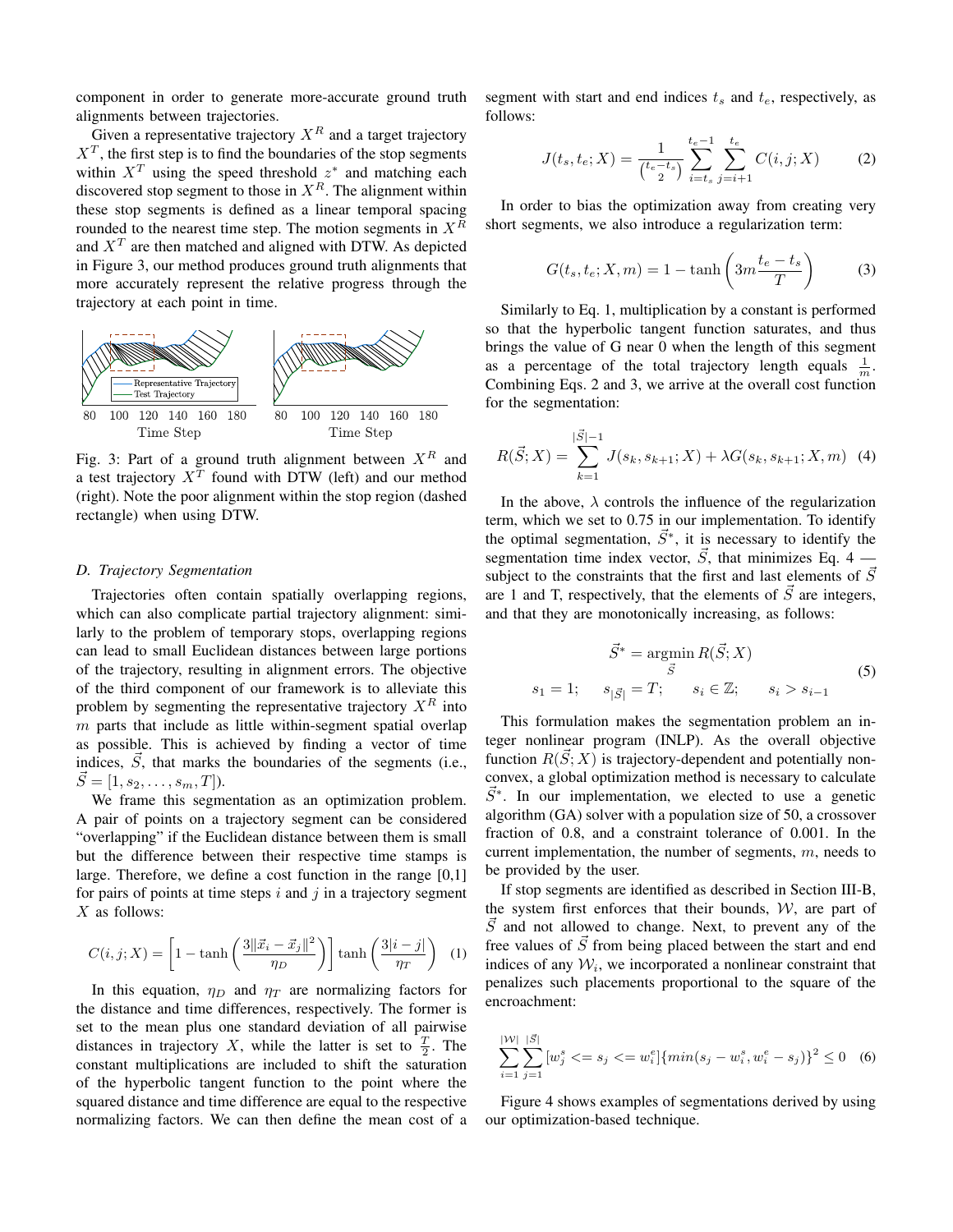

Fig. 4: Segmentation results for a 3D reaching motion (left) and a 2D walking motion (right). Each segment is depicted using a different color.

#### E. Segment Classification

Once the segmentation of the representative trajectory is complete, a classifier is required that would indicate which segment the head of the partial trajectory is currently in for each new partial trajectory observation  $\vec{x}_t^P$ . One common classification technique suitable for this task is the Random Forest (RF) [2], as it supports multi-class problems and its output is a discrete distribution over classes. In our case, the feature vector for a particular point  $\vec{x}_t$  consists of a concatenation of trajectory coordinates, estimated velocities, and speed:  $\vec{f}_t = [\vec{x}_t, \vec{v}_t, ||\vec{v}_t||] \in \mathbb{R}^{2N+1}$ .

To compute velocity estimates for the feature vector, the system removes high-frequency noise using the Savitzky-Golay differentiation filter [17]. The polynomial order and frame size for the Savitzky-Golay filter are hyperparameters that the system learns through the use of a validation set,  $\mathcal{D}^V$ . After training, given a feature vector corresponding to  $\vec{x}_t^P$ , the RF classifier outputs a discrete distribution over segments, denoted as  $\theta \in \mathbb{R}^m$ . This distribution is then used by a segment state machine, which we describe in the following section.

### F. Segment State Machine

In order to monitor which segment the head of the current partial trajectory occupies and how long ago each segment transition occurred, we implement a state machine. Let us denote the indices of the segments as  $k = 1, \ldots, m$  and the vector of durations since transition to each segment as  $\vec{D} = [d_1, \dots, d_m]$ . For each new position of the current partial trajectory,  $\vec{x}_t^P$ , the state machine takes the current distribution over segments  $\theta$  from the RF classifier and computes a moving average of these probabilities, denoted as  $\hat{\theta} \in \mathbb{R}^m$ , over a window of size  $\gamma_w$ .

The state machine also learns temporal duration priors by fitting Gaussian Kernel distributions to the durations for each segment observed in  $\mathcal{D}^T$ . Let us denote the cumulative distribution function (CDF) of this distribution for segment  $k$ as  $F(d_k)$ . In order to prevent potential overfitting, a uniform prior, computed by taking the product of the maximum value of the probability density function (PDF) and a multiplier  $\gamma_u$ , is added to the kernel distribution over the range of durations where  $\epsilon < F(d_k) < 1 - \epsilon$  with  $\epsilon = 0.001$ .

Let us denote the CDF of the kernel distribution with the added uniform prior as  $F^*(d_k)$  and the indices of the current, next, and previous segments as  $c, n$ , and  $p$ , respectively. During execution, the system determines whether a state transition should occur via a Bayesian formulation. Namely, the state machine transitions forward if  $F^*(d_c) \cdot \frac{\hat{\theta}_n}{\hat{\theta}_n + \hat{\theta}_c} > \gamma_n$  and backwards if  $[1 - F^*(d_c)] \cdot \frac{\hat{\theta}_p}{\hat{\theta}_p + \hat{\theta}_c} > \gamma_p$ . The hyperparameters  $\vec{\Gamma} = [\gamma_w, \gamma_n, \gamma_p, \gamma_u]$  are learned with the use of the validation set.  $\mathcal{D}^V$ .

# G. Temporal Correspondence Prior

The next component of the framework constructs the temporal prior of the Bayesian formulation. To build our prior distributions, the system iterates through all trajectories  $X^i$   $\in$  $\mathcal{D}^T$  and computes ground truth alignments to  $X^R$  for each of them with the approach described in Section III-C. As the system iterates through the training set, it counts, for each segment  $k$  and each time step in the range  $1, \ldots,$  $(s_{k+1} - s_k)$  within that segment, the number of times each of these time steps corresponded to each time step of the corresponding segment of  $X^R$ . This process results in a total of  $T$  vectors of such counts. The system then fits Gaussian kernel distributions to each of these vectors, generating smooth probability distributions without any assumptions about the underlying distribution structure. Each of these distributions, denoted as  $P_{GK}(k, d_k)$ , describes the prior probability of correspondence to the time steps of segment  $k$  for a given duration  $d_k$  since the transition to this segment occurred. In order to avoid poor Gaussian kernel fits to overly sparse data, these distributions are only defined up to durations  $d_k$  for which the count vector had at least 10 values. Let us denote this cutoff duration for segment k as  $d_k^C$ .

Next, we use the distributions  $P_{GK}(k, d_k)$  to construct discrete priors over the time steps of  $X<sup>R</sup>$ . First, we recognize that for any given segment  $k$ , all probabilities before time step  $s_k^*$  are zero. For the time steps of the segment,  $s_k^* \leq t^* < s_{k+1}^*$ , the system integrates each of the kernel distributions of segment  $k$  over intervals of length one centered around these time steps. Keeping in mind that  $d_k = t^* - s^* + 1$ , the discretized kernel distributions over possible values of  $t^*$  of  $X^R$  given a duration of  $d_k$  since transition to segment  $k$  and segmentation points  $\vec{S}^*$  are then defined as follows:

$$
P_{DGK}(t^*; k, d_k, S^*) \propto \begin{cases} \int_{(t^* - s_k^* + 1) + 0.5}^{(t^* - s_k^* + 1) + 0.5} P_{GK}(k, t) dt, & s_k^* \le t^* < s_{k+1}^* \\ 0, & \text{otherwise} \end{cases} (7)
$$

In order to account for durations longer than  $d_k^C$ , the distribution at  $d_k^C$  is taken and shifted forward in time by the difference between  $d_k^C$  and  $d_k$ . The final definition of the discrete, temporal prior probability over the time steps of  $X^R$  given a duration of  $d_k$  since transition to segment k and segmentation points  $\vec{S}^*$  is then given as follows:

$$
P_T(t^*; k, d_k, S^*) \propto
$$
\n
$$
\begin{cases}\nP_{D G K}(t^*; k, d_k, \vec{S}^*) & d_k \leq d_k^C \\
P_{D G K}(t^* - (d_k - d_k^C); k, d_k^C, \vec{S}^*) & d_k > d_k^C\n\end{cases}
$$
\n(8)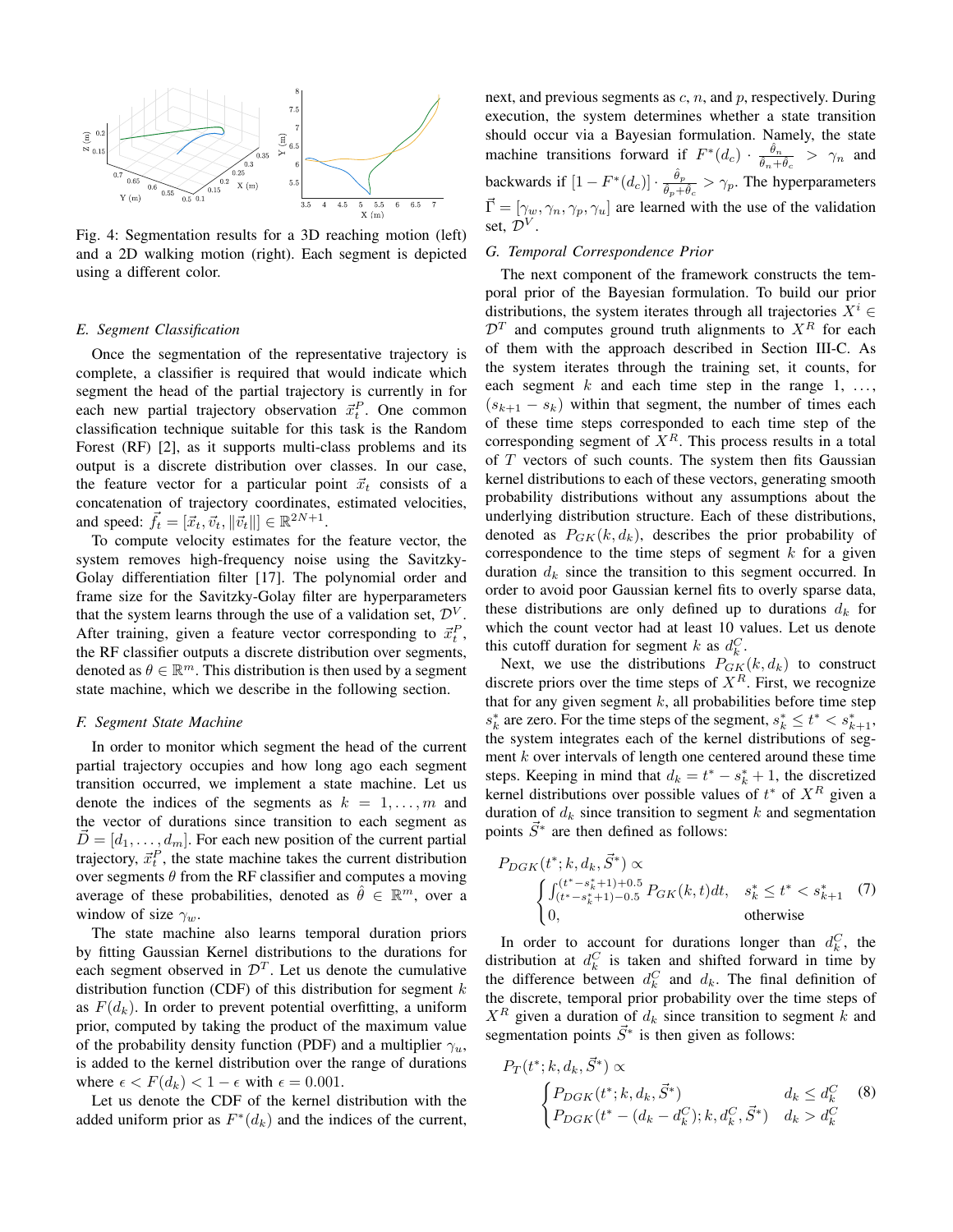Similarly to the method used in the temporal priors of the state machine, in order to prevent potential overfitting caused by data sparsity, the system adds a uniform prior to the nonzero values of  $P_T$ . The magnitude of this prior is different for stop and motion segments, and is learned with the use of the validation set  $\mathcal{D}^V$ .

During execution of a trajectory, the system utilizes the learned collection of  $P_T$  distributions to formulate our overall prior. The continually incremented values of  $\vec{D}$  of the segment state machine represent competing hypotheses of the true value of k and  $d_k$  (i.e., whether  $\vec{x}_t^P$  is in segment k with duration  $d_k$ , or in some prior segment  $k - j$  with duration  $d_{k-j}$ ). In order to provide robust priors, especially near segment transitions, the system computes a weighted average over all  $P_T$  up to the current segment proportional to  $\hat{\theta}$ :

$$
\widetilde{P}_T(t^*; \vec{D}, \hat{\theta}, \vec{S}^*) \propto \sum_{k=1}^c \hat{\theta}_k P_T(t^*; k, d_k, \vec{S}^*)
$$
(9)

Finally, in order to bias the prior toward high-probability segments, we weigh the probability at each value of  $t^*$ proportionally to the probability of the segment that  $t^*$  belongs to. If we define the segment index of time step t in  $X^R$  as  $k(t)$ , then the final form of our temporal prior is:

$$
P(t^*; \vec{D}, \hat{\theta}, \vec{S}^*) \propto \hat{\theta}_{k(t^*)} \tilde{P}_T(t^*; \vec{D}, \hat{\theta}, \vec{S}^*)
$$
(10)

This final formulation, given the candidate segment durations and probability estimates from the state machine, selects the appropriate learned priors and synthesizes them together in order to provide a discrete prior distribution over all possible values of  $t^*$  in  $X^R$ .

# H. Distance-Based Likelihood

The second key probability distribution of our Bayesian formulation that the system learns during the training process is the likelihood of observing a specific position given the alignment time  $t^*$ . The system builds the likelihood model by characterizing the typical distance between aligned points within each of the  $m$  segments of  $X<sup>R</sup>$ . Namely, the system finds the ground truth alignment to each trajectory in  $\mathcal{D}^T$  and computes an exponential distribution fit for each segment (i.e., learns the rate parameter  $\lambda_k$  for  $k = 1, ..., m$ ) based on vectors of observed distances between pairs of aligned points within each segment. The likelihood of the position  $\vec{x}$  given a proposed alignment point  $t^*$  is then simply given by:

$$
P(\vec{x} \mid t^*; X^R, \vec{S}^*) \propto f(\|\vec{x} - \vec{x}_{t^*}^R\|; \lambda_{k(t^*)})
$$
(11)

In this equation,  $f(x; \lambda)$  is the PDF of an exponential distribution evaluated at x with rate parameter  $\lambda$ , and  $k(t)$ is the segment index of time step t in  $X^R$ .

# I. Bayesian Correspondence Distribution

Next, we describe the process of using the temporal prior and distance-based likelihood for computing the correspondence distribution over the time steps  $t^*$  of  $X^R$  given a partial trajectory  $X^P$ . As each successive point  $\vec{x}_t^P$  is received, the system updates the segment state machine, computing new values for  $\hat{\theta}$  and  $\hat{D}$ . Combining these values and Eqs. 10 and 11, we define the overall correspondence distribution using Bayes' rule:

$$
P(t^* | \vec{x}_t^P; X^R, \vec{S}^*) \propto P(\vec{x}_t^P | t^*; X^R, \vec{S}^*) P(t^*; \vec{D}, \hat{\theta}, \vec{S}^*) \quad (12)
$$

This distribution allows one not only to select a highprobability correspondence point  $t^*$ , but also to characterize the confidence in this alignment based on the relative probabilities of other candidate alignment points. Based on this formulation, the computational complexity of evaluating the state machine update, likelihood, and prior for each new point  $\vec{x}_t^P$  all scale linearly with the length of  $X^R$ . Based on this fact, the overall complexity of BEST-PTA is  $\mathcal{O}(n)$ , which facilitates its use in online applications such as activity recognition or human motion prediction.

# IV. EVALUATION

In order to evaluate our technique, we compared its alignment performance against three baseline methods on two unique datasets. We also evaluated the benefit of our alignment method on the accuracy of human motion prediction.

# A. Datasets

We utilized two distinct datasets to evaluate our method: reaching motions during a tabletop factory task (TF) and walking motions during an automotive assembly task (AA). Each consists of a set of distinct actions, each with a unique trajectory profile — and, therefore, a representative trajectory,  $X<sup>R</sup>$ . Consequently, we grouped the trajectories of each action within each dataset as separate subsets during training and evaluation. For each such subset, we split the data into a training set,  $\mathcal{D}^T$ ; validation set,  $\mathcal{D}^V$ ; and evaluation set,  $\mathcal{D}^E$ .

The TF dataset, originally presented by Lasota and Shah [10], consists of trajectories from a collaborative task during which a person placed fasteners at eight distinct locations on a table while a robot applied a sealant to the fasteners. Human reaching motions, consisting of the three-dimensional coordinates of the wrist, were collected using a PhaseSpace motion capture system and resampled to a rate of 50Hz ( $\tau$  $= 0.02$ s). The set contains data collected from 20 participants who each performed the eight different motions twice. For each participant, we used the motion that corresponded to the "Human-Aware" mode (see [10]). During each placement, participants were required to twist the fastener into place, resulting in a short pause of roughly 2-3s prior to the person retracting his or her hand.

In the AA dataset, first presented by Unhelkar et al [19], participants walked to four different locations on a simulated factory floor to perform logistics tasks. The walking motion data, consisting of the two-dimensional position of the person's head, were collected using a Vicon motion capture system at a rate of 10Hz ( $\tau = 0.1$ s). In this dataset, two participants performed each of the four motions 20 times. During each trajectory, the participants performed short tasks that resulted in a roughly 2-4s pause during the walking motion. (Three of the actions involved one such pause; one action included two.)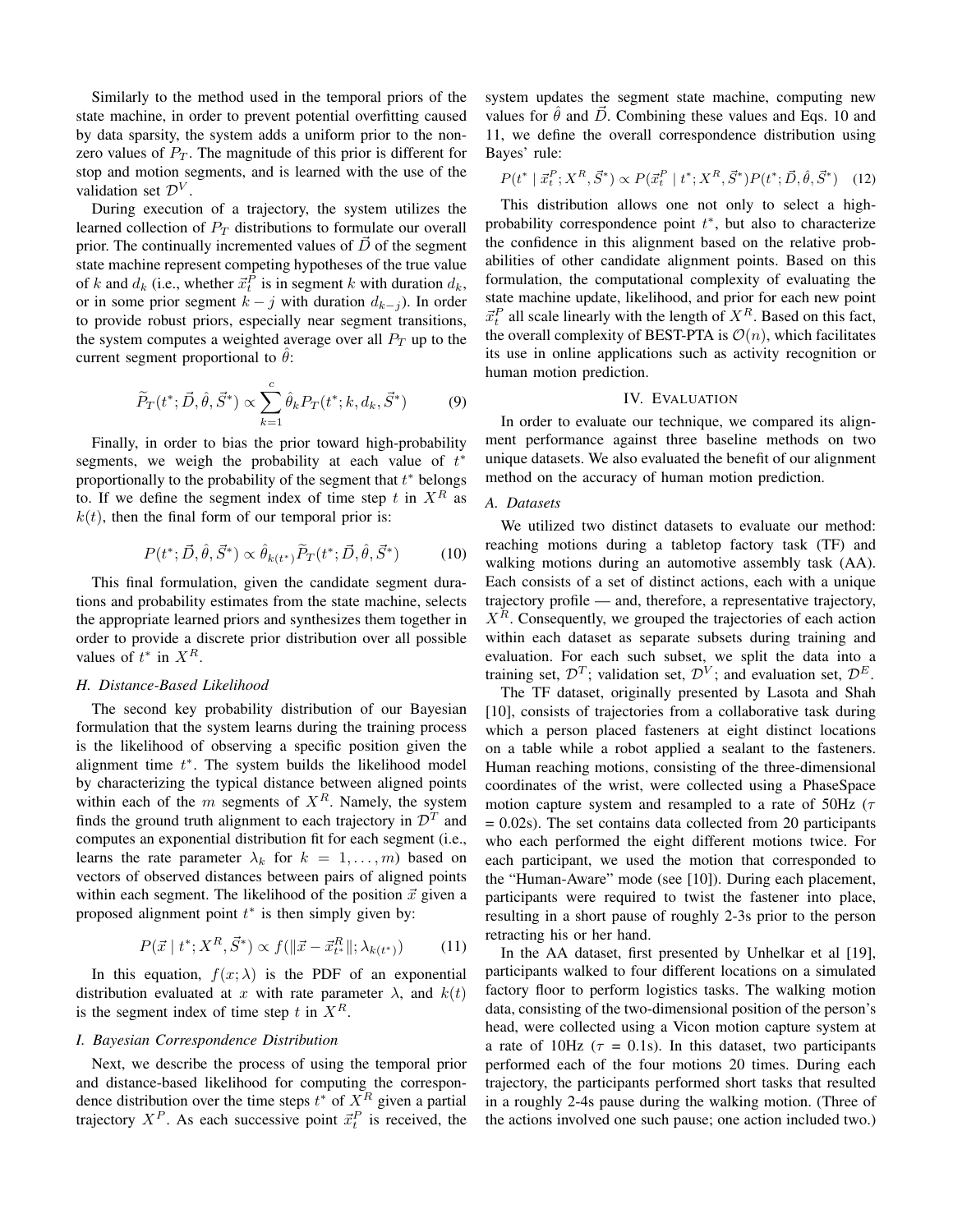## **B.** Baseline Methods

In order to evaluate our technique, we compare its alignment performance to three baseline methods: O-DTW [3], OSB [12], and the moving window  $(MW)$  approach from [11], which were all briefly introduced in Section II. We selected these baselines based on their capability for partial alignment using low-dimensional time series as input (e.g., trajectories instead of time series of images).

The first baseline method, O-DTW, has two key parameters: the number of new warp matrix values to compute at each iteration (denoted as  $c$ ) and the maximum number of times the search can move in the same direction of the warp matrix  $(MaxRunCount)$ . We selected values for these parameters using the validation set  $\mathcal{D}^V$  in the same way as the hyperparameter tuning described in Section III.

For our second baseline, OSB, we utilized the formulation based on work by Latecki et al [12], but with modifications introduced by Koknar-Tezel [9]. The main parameters include the penalty for skipping elements of either trajectory (denoted as  $C$ ) the maximum number of elements that can be skipped in a row, and a warping window size that limits how far off the diagonal of the warp matrix the search should be limited to. We set the first parameter, C, via our validation set  $\mathcal{D}^V$ , using the method suggested by the authors of [12]. For the remaining parameters, we used the authors' guidance, and assigned the same value to each of them. To select that value, we used the same hyperparameter tuning method as that used for O-DTW.

When applied to our problem, as OSB attempts to align a given partial trajectory to any part of the full trajectory, it can sometimes identify a similar subsequence in the wrong section of the trajectory, especially for very short partial sequences. To avoid this problem (and make the comparison fair) we introduced an additional constraint to OSB that forced it to match the first elements of  $X^R$  and  $X^P$  to each other.

Finally, for the MW baseline, the only parameter was the size of the window over which to conduct the search for the nearest point in  $X<sup>R</sup>$ . Specifically, we were looking for the number of time steps,  $w$ , such that the search was limited to  $X_{[t-w,t+w]}^R$ . Once again, we trained this parameter in the same manner used to train the other baselines.

# C. Evaluation Methodology

For each of the two datasets, we performed leave-one-out cross-validation (LOOCV) to compare the performance of our framework to the baselines. For each iteration of the crossvalidation, we took one trajectory as  $\mathcal{D}^E$  and performed a random 70%/30% split of the remaining trajectories for use in  $\mathcal{D}^T$  and  $\mathcal{D}^V$ , respectively. We defined our error metric as the time difference (in seconds) between the proposed and ground truth partial trajectory alignment times  $t^*$  for each time step  $t$ of the evaluation trajectory.

In order to assess the impact of the presence of stop segments on alignment performance, we performed the analysis on both the original trajectories as well as modified ones with stop segments removed for each action of each dataset. Below,

|           | Dataset   O-DTW   OSB | $\blacksquare$ MW | BEST-PTA   Friedman                                                                                              |  |
|-----------|-----------------------|-------------------|------------------------------------------------------------------------------------------------------------------|--|
| TF        |                       |                   | $\vert 0.50 \pm 0.23 \vert 0.33 \pm 0.23 \vert 0.35 \pm 0.21 \vert 0.28 \pm 0.21 \vert \chi^{2} = 108.68$        |  |
| $TF_{NS}$ |                       |                   | 0.10 $\pm$ 0.05   0.06 $\pm$ 0.04   0.04 $\pm$ 0.04   <b>0.02</b> $\pm$ <b>0.02</b>   $\chi^2$ =339.06           |  |
| AA        |                       |                   | $\vert$ 0.28 ± 0.13 $\vert$ 0.19 ± 0.15 $\vert$ 0.21 ± 0.14 $\vert$ <b>0.09 ± 0.09</b> $\vert$ $\chi^2$ = 127.06 |  |
|           |                       |                   |                                                                                                                  |  |

TABLE I: Mean partial trajectory alignment errors  $(\pm$  standard deviation) in seconds on the original and "No Stop" versions of the TF and AA datasets.

we refer to these modified datasets by adding a subscript "NS" for "No Stop".

### D. Impact of Alignment on Accuracy of Motion Prediction

The second part of the evaluation involved applying our partial trajectory alignment framework to human motion prediction with the Multiple-Predictor System (MPS) [11]. We compared the prediction performance of the MPS when using our technique versus each of the baseline methods in order to investigate the impact of the quality of partial trajectory alignment on the accuracy of human motion prediction. We performed a LOOCV using the same data splits and trained aligners as in the first evaluation. Specifically, for each iteration of the cross-validation, we set the partial trajectory aligner of the MPS to each of the previously-trained aligners, trained the MPS using the same training and validation sets, and then computed the mean prediction error of the MPS on the evaluation trajectory. As the trajectories of the TF dataset are quite short in duration, we utilize the AA dataset instead, and use the MPS to make predictions at time horizons from  $0.1s$  to 6s.

## V. RESULTS AND DISCUSSION

The results of the first evaluation, which compares the average partial trajectory time alignment errors for each test trajectory using BEST-PTA compared to that of the three baselines, indicate that our method leads to superior alignment for both variations of both datasets. To assess statistical significance of our results, we applied the Friedman test to determine the main effect of the alignment method and the Wilcoxon signed rank test for pairwise comparisons. For the original TF dataset, BEST-PTA reduced the mean alignment error by  $44.0\%$ ,  $15.1\%$ , and  $20.4\%$  when compared to O-DTW, OSB, and MW, respectively. The reduction in error for the AA dataset was even more significant, with BEST-PTA outperforming the baselines by 69.4%, 55.6%, and 59.0%. The results were similar for the modified datasets (where stop segments were removed) as well. For  $TF_{NS}$ , our approach reduced the mean alignment error by 80.5%, 66.6%, and 46.6%, while for the  $AA_{NS}$  dataset, the error was reduced by  $85.5\%$ ,  $68.6\%$ , and  $59.2\%$ , when compared to O-DTW, OSB, and MW, respectively. These results were all statistically significant ( $p < 0.001$  for all tests), and are summarized in Table I.

The mean alignment error results provide strong evidence for BEST-PTA being an effective partial trajectory alignment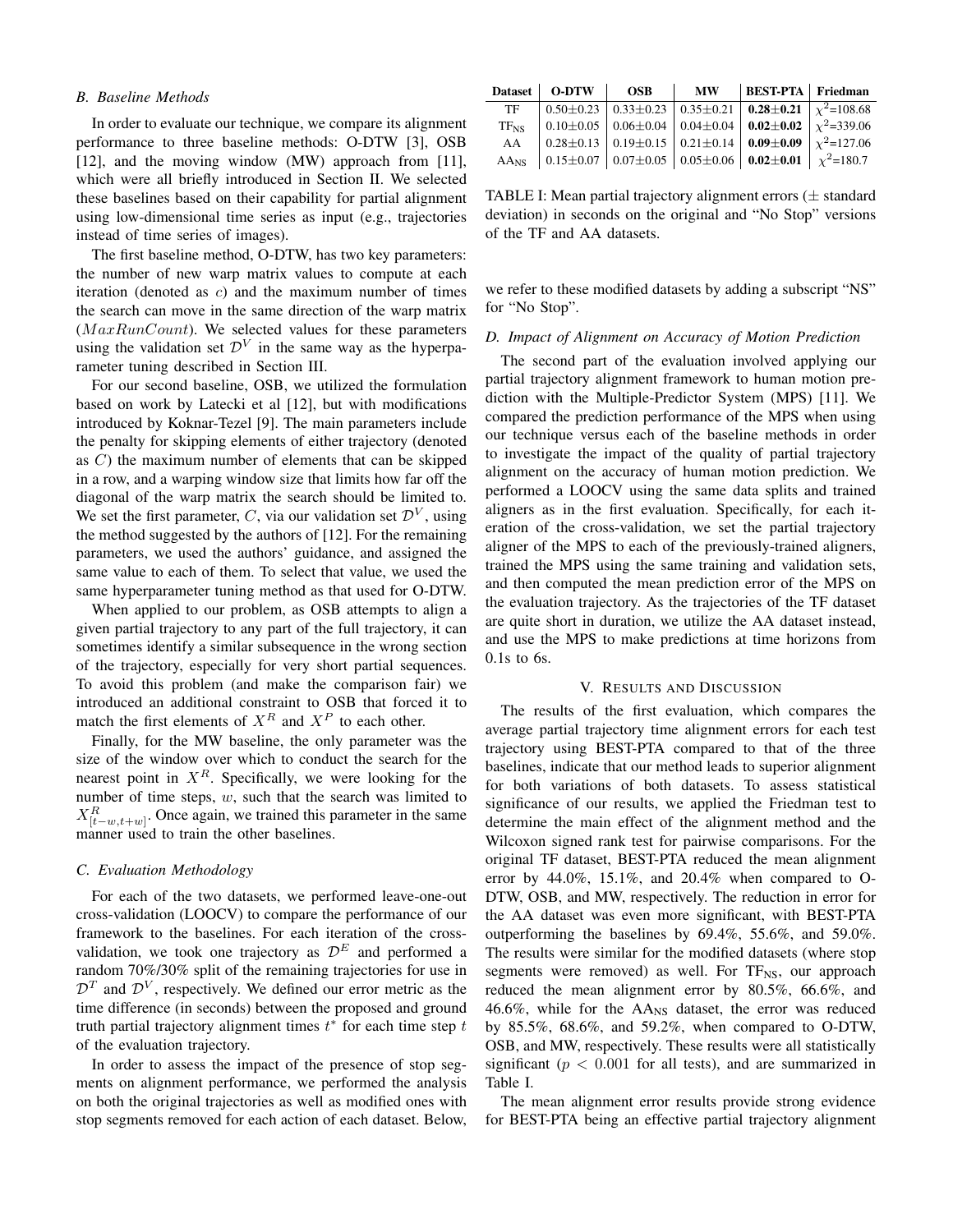method for trajectories containing stop segments and overlapping regions. As BEST-PTA outperformed the baselines for both datasets, these results also indicate that our approach is suitable for alignment of both ambulatory and manipulative motion trajectories, which amplifies its usability within human-robot interaction contexts.

While the differences in magnitudes of the errors are fairly small, by utilizing a Bayesian formulation, a key benefit of our method is that it reduces the occurrence of large and persistent alignment errors. Figure 5 shows the percentage of the evaluated trajectories from the AA dataset in which for at least 5% of the trajectory's duration the error was above the given range of thresholds. From this figure, it is apparent that BEST-PTA results in fewer instances of large errors. Note, for example, that alignment errors of at least 1.5s occurred in only 3% of trajectories when using BEST-PTA, while they occurred nearly 20% of the time for MW and OSB.



Fig. 5: Percentage of trajectories in the AA dataset for which the alignment error was above the given thresholds for at least 5% of the trajectory.

The fact that our approach leads to significantly fewer large errors has potentially significant implications for the application of partial trajectory alignment to human-robot interaction applications such as activity recognition or motion prediction. In the case of human motion prediction, for example, reducing the number of large alignment errors is likely to result in fewer instances of significant prediction errors.

This idea is supported by the results of the second part of our evaluation. When using BEST-PTA for partial trajectory alignment, the mean prediction errors of the MPS were reduced by 28.0%, 17.7%, and 19.9% when compared to the results when using O-DTW, OSB, and MW, respectively. Once again, a Friedman test and pairwise comparisons with the Wilcoxon signed ranks test showed these results to be statistically significant ( $p < 0.001$  for all tests). The mean prediction errors when using BEST-PTA, O-DTW, OSB, and MW were 0.24m, 0.33m, 0.29m, and 0.30m, respectively.

Due to BEST-PTA's quality of having fewer large alignment errors, large prediction errors were also reduced when it was used with the MPS. This trend is displayed in Figure 6, which depicts the percentage of trajectories in the AA dataset for which the error in human motion prediction (at time horizons of 1.5s, 3.1s, and 4.5s) was greater than the given thresholds for at least 5% of the trajectory. From this figure, we can see that BEST-PTA indeed allows the MPS to make fewer large errors. For example, at a prediction time horizon of 3.1s, errors of at least 1.3m appeared in 8.75% of the trajectories when using BEST-PTA, in nearly 30% of the trajectories when using OSB, and in as much as  $45\%$ of the trajectories for O-DTW and MW. If a robot's planner is using these predictions to make decisions about its own motions in a shared human-robot workspace, large prediction errors can cause the robot to take inefficient or unsafe actions. Consequently, utilizing BEST-PTA as part of a prediction framework can lead to improvements in safety and efficiency of human-robot interaction.



Fig. 6: Percentage of trajectories in the AA dataset for which the MPS error was above the given thresholds for at least  $5\%$ of the trajectory for time horizons of 1.5s, 3.1s, and 4.5s.

## VI. CONCLUSION AND FUTURE WORK

In this work, we introduce BEST-PTA, a Bayesian estimator for partial trajectory alignment specifically designed to accommodate the presence of temporary stops and overlapping trajectory segments. Due to its linear time complexity and the ability to provide distributions over candidate alignment points, our method is suitable for online applications such as activity recognition, action and motion prediction, and gesture recognition. We evaluate our technique against state-of-theart baselines, and demonstrate that BEST-PTA outperforms these baselines for both ambulatory and manipulative human motions. Furthermore, we show the utility of our method for human motion prediction by integrating it as part of a previously developed prediction framework, and demonstrate that it leads to lower prediction errors.

In the future, we plan to analyze the impact of BEST-PTA on the quality of human-robot interaction by investigating how the improved prediction performance of the MPS due to using BEST-PTA translates to benefits in interaction and co-navigation. We would also like to improve BEST-PTA by incorporating a more robust method of tracking segment transitions, using Hidden Semi-Markov Models, for example, in order to handle trajectories that differ significantly from those observed during training. Lastly, while the majority of our framework is unsupervised, the number of segments  $m$ must be provided by the user. We therefore plan to implement a non-parametric approach for discovering the optimal value of  $m$  for a given trajectory.